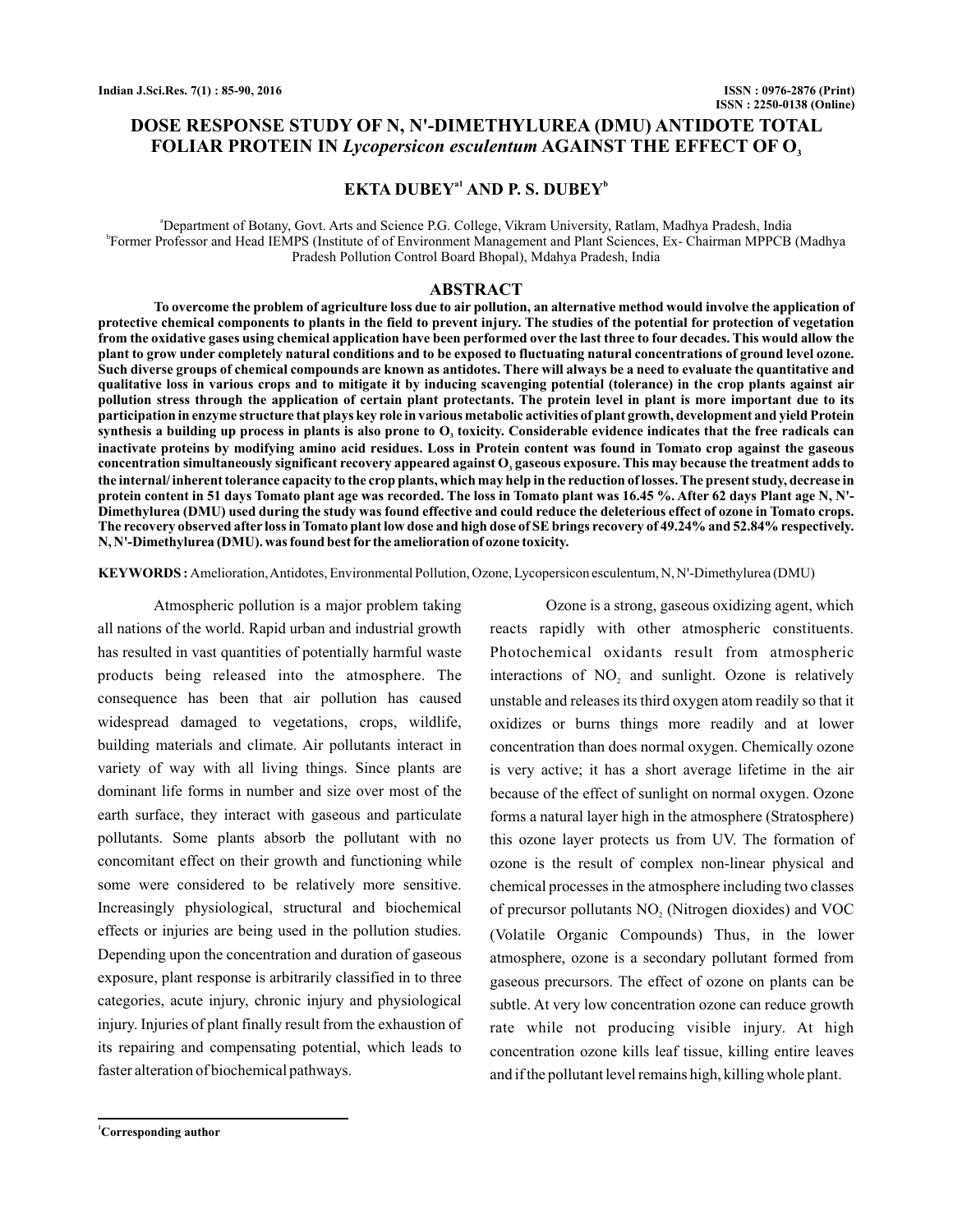Experiments with ozone protectant chemicals have also indicated that ozone can cause significant effects on the yield of *Lycopersicon esculentum* in and around New Delhi, on radish and turnip yields at a rural site in the Nile delta (Hassan et al., 1995), on yields of *Phaseolus vulgaris* in the Valley of Mexico (Ashmore and Marshall 1999; De Bauer 2003), and on soybean (*Glycine max*) in the Pakistan Punjab (Wahid et al. 2001). Recent data demonstrate that rural ozone levels are high enough to potentially affect yields of winter wheat (Chameides et al. 1999) and other crops (Zheng et al. 1998).

## **MATERIALSANDMETHODS**

Experiments were conducted at the Institute of Environment Management and Plant Sciences, Vikram University Ujjain (M.P.). N, N'-Dimethylurea (DMU) was selected as Antidotes and *Lycopersicon esculentum* Mill (Tomato) (cv. Pusa samrat, Family Solanaceae) crop was selected to Experiments. .

## $\mathbf{O}_3$  (60µg/m<sup>3</sup>) Gas treatment

#### **Experimental Set**

Ten healthy seeds of Tomato crop were sown in earthen pots separately containing 3 kg. Black Cotton Soil. After 10 days of germination and plant growth, thinning was carried out and 4-5 plantlets were allowed to grow further in each pot. Total 32 numbers of pots for Tomato crop was sown for spray treatment.After one month of normal growth plants were subjected to different combination and concentration of gaseous pollutant at the rate of 6hrs/ day. A control set was also run simultaneously. Each set was run with three replicates.

#### **Mode ofApplication ofAntidotes**

Solution of concentration of 20 ppm and 100 ppm referred as low dose and high dose respectively was prepared of Sodium Erythrobate antidotes (SE) with acetone and distilled water. 100 ml of each solution was sprayed with the calibrated spray gun on plants at the age of 51 and 83 days.

## **Instruments Employed in Study**

Open Top Chamber (OTC) type of study has been carried out for treatment of  $O<sub>3</sub>$  of gaseous pollutant in this investigation. The crop plants were exposed to gaseous

pollutant in chamber. It was covered with transparent polythene. The top of the chamber was left open. All the crop plants to be exposed and considered to be control were placed in the chamber to obtain similar environmental condition with or without fumigation. The gas generated pass in the open top chamber through inner side Teflon tube in which holes of 1mm at 30 cm apart done.

## Ozone (O<sub>3</sub>) Generation

Through UV- B exposure of air by Byers  $\&$ Saltzman, 1958) - Micro amount of ozone liberate iodine when absorbed in a 1% solution of potassium iodide buffered at pH 6.80±2. The iodine is determined spectrophotometrically by measuring the absorption of triodide ion at 352nm. The stoichiometry is approximated by the following reaction:

 $O_3 + 3KI + H_2O = KI_3 + 3KOH + O_2$ 

Ozone was generated by flowing the air through UV-Tubes at fixed rate of flow rate. The amount of gas generated was monitored by standard method Byers & Saltzman, 1958, with the help of Portable gas sampler by using the 1% potassium buffer solution and absorbance was read at 352nm at UV-VIS spectrophotometer. Concentration of ozone in the air was calculated with the help of a standard graph prepared by diluting a stock solution of 0.025 M iodine.

## **Estimation of Protein Content (Lowry et.al., 1951)**

Protein content in the leaves was estimated by taking the 1mg sample, crushed with NaOH and centrifuge at3000 rpm for 10 min. After this 0.2 ml supernatant was collected in centrifuge tube and distilled water and trichloro acetic acid were added and again centrifuge at same rpm. Now sediment was dissolved in  $2\%$  Na<sub>2</sub>CO<sub>3</sub> solution and folin reagent was added and blue colour appears and intensity was to be read at 750 nm and concentration was calculated with standard graph. Standard graph was prepared by dissolving crystalline bovine albumin.

## **RESULTSAND DISCUSSION**

Numerous techniques are available for identifying or measuring response of plants to oxidative stress such as physiological and biochemical changes. Many of these changes in stomatal conductance photosynthesis leaf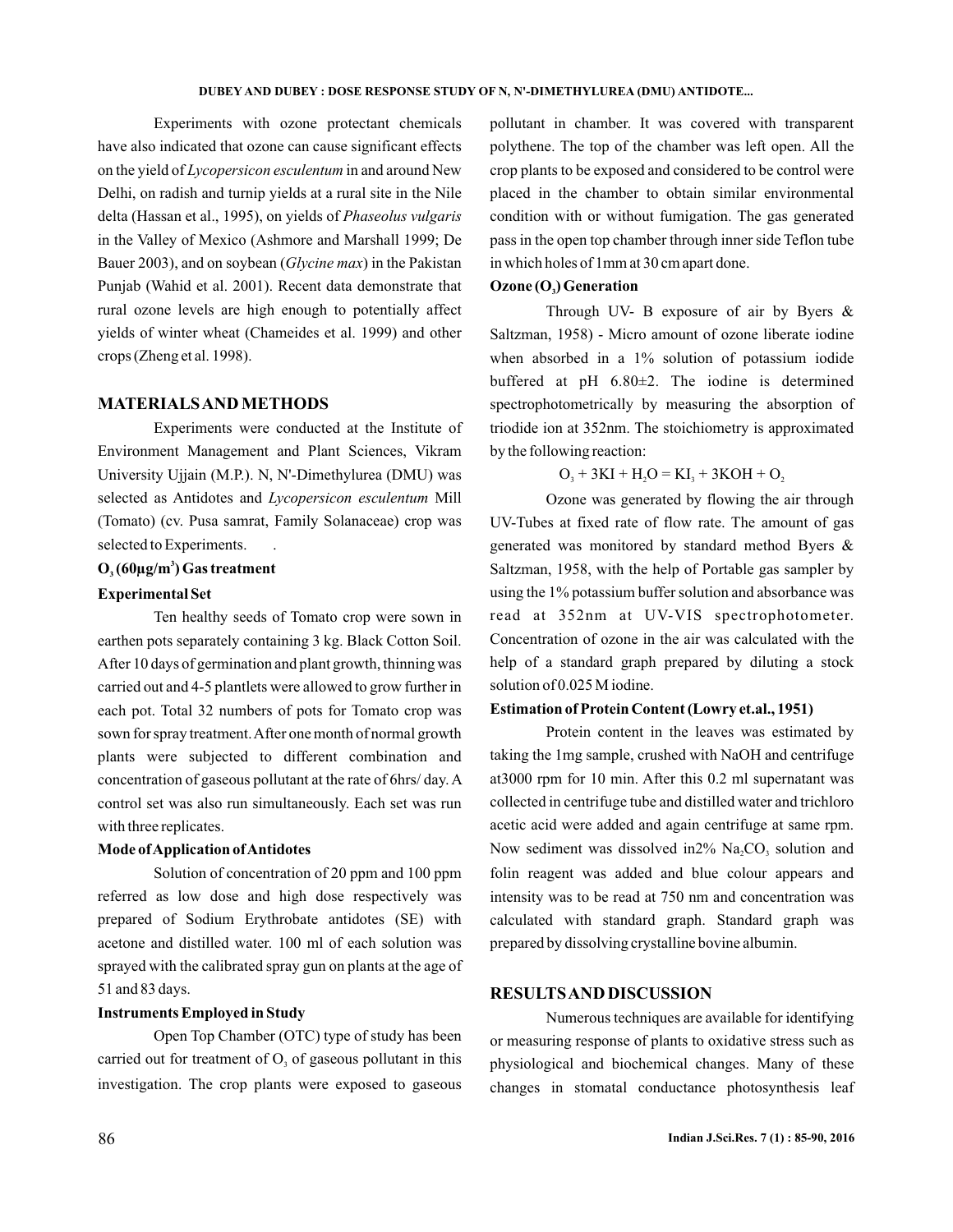pigments, proteins, and lipids or other macromolecules and metabolite pool can be used as indicator for assessment of pollutant effects on vegetation and crops (Heath et al., 1997).

### **Amelioration Study of Foliar Protein Content**

Proteins are synthesized in plants with the help of amino acids. Plant absorbs nitrogen in the form of  $NO<sub>3</sub>$ . This is subjected to reduction, so  $\rm NO_3$  is converted into  $\rm NH_3$ . This  $NH<sub>3</sub>$  reacts with carbonic acid to form amino acids. Finally, amino acids condense, to form proteins.

### **PlantAge 51 Days**

The effect of oxidative pollutant on plants occurs when they enters the plant leaves disrupting oxidative photosynthesis processes, decreases in stomatal conductance, reduction in chlorophyll content, reduced carboxylation efficiency, energy budgets of the plant, decrease in Rubisco activity, affecting soluble protein, reduces growth and yield response Many metabolic pathways are altered by  $O<sub>3</sub>$ . Ozone can cause different effects on different protein pools (Friend et al., 1992). Studies of Rubisco chemistry from  $O_3$  treated leaves suggest

oxidative followed by rapid protease digestion (Junqua et al., 2000). Functional and structural breakdown of chloroplast leads photo inhibition, loss of ribulose and rubisco protein (Heath et al., 1997) in the apoplast and in the outer surface of the plasmalemma damaged through O3 exposure (Mudd et al, 1997a). Three amino acid residues are particularly sensitive to ozone. Ozonolysis will open up the pyrrol ring of tryptophan and oxidize the sulphydryl group (- SH) of cysteine and methionine to form disulphide bridges (-S-S) Sulphoxides (Wellburn, 1994; Mudd et al., 1997b). Similarly in the present study decrease in protein content in Tomato plant was recorded. The loss in Tomato plant was 16.45 %. (Table-1).

## **PlantAge 62 Days**

After considerable reduction of protein content under the  $O<sub>3</sub>$  of gaseous exposure, significant recovery observed on this plant age which suggests that Sodium Erythrobate antidote treatment mitigate the adverse effect of air pollution. Plant antioxidant system, which scavenges naturally, occurring ROS (Reactive Oxygen Species) compounds, could function as primary mechanism to

Table  $1$  : Effect of  $\textbf{O}_\text{\tiny 3}$  (60µg/m $^3$ ) on Foliar Protein (mg/g Fresh wt.) in Tomato Plant and Their **Amelioration by N, N'-Dimethylurea (DMU) Antidote**

| Plant age (In days)                                       | <b>Dose</b> | N, N'-Dimethylurea (DMU)Antidote (ppm) |
|-----------------------------------------------------------|-------------|----------------------------------------|
| 30 days                                                   | Control     | $06.14 \pm 0.15$                       |
| 51 days Gaseous treatment                                 | Control     | $09.36 \pm 0.65$                       |
| for 20 days                                               | Treatment   | $07.82 \pm 0.48$                       |
| Loss <sub>-1</sub> at 1 <sup>st</sup> stage $(\%)$        |             | 16.45                                  |
| 62 days Antidote treatment<br>and 10 days for recovery    | Control     | $13.81 \pm 0.12$                       |
|                                                           | 20 ppm      | $18.44 \pm 0.73$                       |
|                                                           | $100$ ppm   | $19.85 \pm 1.41$                       |
| Recovery <sub>-1</sub> at $1^{\text{st}}$ stage<br>$(\%)$ | 20 ppm      | 49.24                                  |
|                                                           | $100$ ppm   | 52.84                                  |
| 83 days Gaseous treatment<br>for 20 days                  | Control     | $14.31 \pm 0.08$                       |
|                                                           | 20 ppm      | $10.33 \pm 0.17$                       |
|                                                           | $100$ ppm   | $13.45 \pm 0.56$                       |
| Loss <sub>-2</sub> at $2^{nd}$ stage<br>$(\%)$            | 20 ppm      | 43.98                                  |
|                                                           | $100$ ppm   | 33.24                                  |
| 94 days Antidote treatment<br>and 10 days for recovery    | Control     | $17.83 \pm 3.87$                       |
|                                                           | 20 ppm      | $12.79 \pm 0.14$                       |
|                                                           | $100$ ppm   | $15.33 \pm 0.61$                       |
| Recovery <sub>-2</sub> at $2^{nd}$ stage $(\%)$           | $20$ ppm    | 19.23                                  |
|                                                           | $100$ ppm   | 12.26                                  |

±: Standard Deviations

DMU - N, N'-Dimethylurea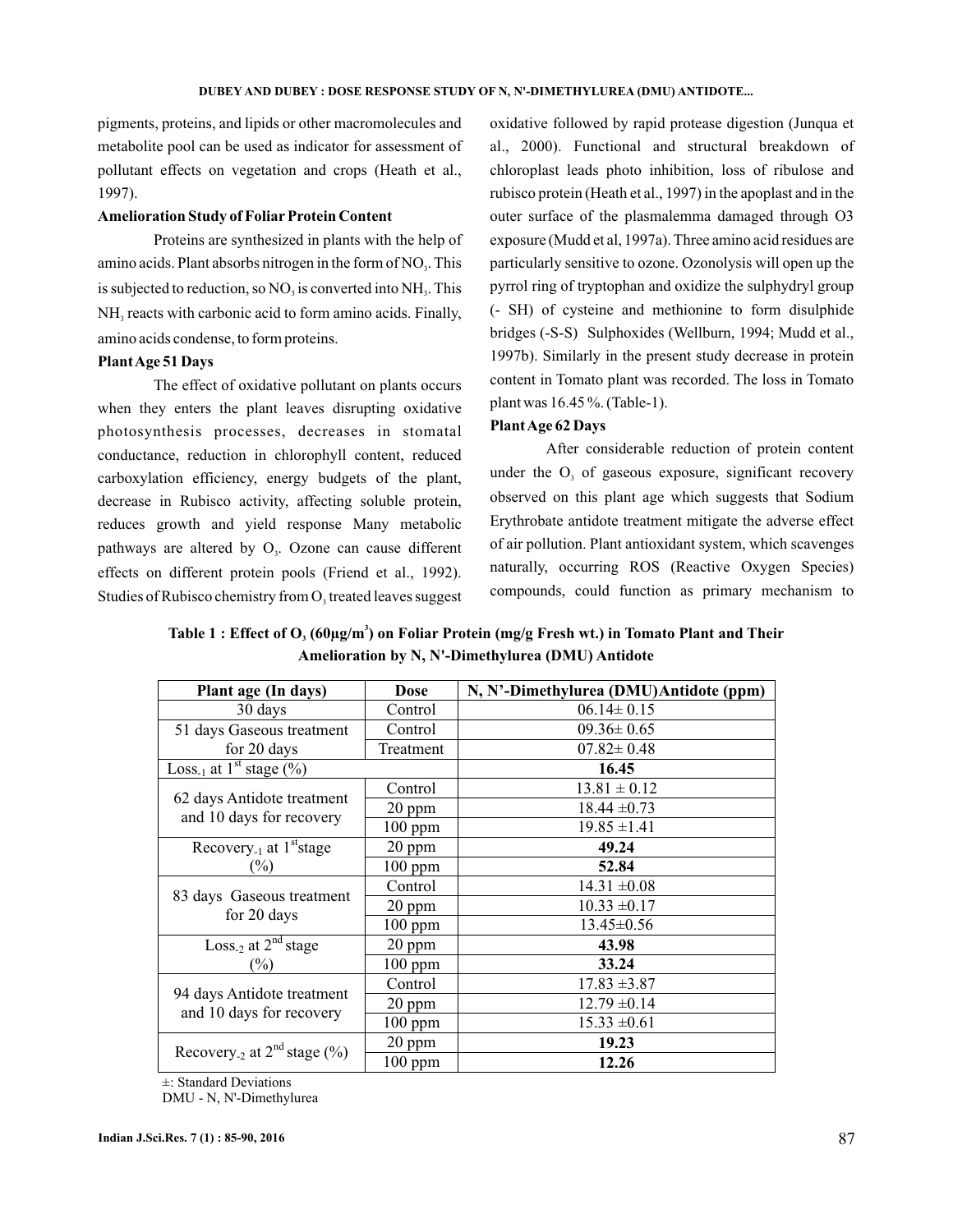#### **DUBEY AND DUBEY : DOSE RESPONSE STUDY OF N, N'-DIMETHYLUREA (DMU) ANTIDOTE...**

alleviate the oxidative burden resulting from ozone exposure. Reactive oxygen species may also act as a signal to initiate or coordinate other processes such as ethylene production, which induces senescence (Pell et al., 1997; Schraudner et al., 1997). Some workers reported that applications of two recently developed fungicides (azoxystrobin and epoxiconazole) provided protection to spring barley to relatively high  $O<sub>3</sub>$  exposures and resulted in increases in leaf soluble protein content as well as the activity of several antioxidative enzymes (e.g., Superoxide dismutase, catalase, ascorbate-peroxidase, and glutathione reductase).

N, N'-Dimethylurea (DMU) used during the study was found effective and could reduce the deleterious effect of ozone in Tomato crops. The recovery observed after loss in Tomato plant low dose and high dose of DMU brings recovery of 49.24% and 52.84% respectively. (Table-1).

### **PlantAge 83 Days**

Plant responses depend not only on the inherent characters of plant species but also on the stage of development, age and nutritional status (Kovacs, 1992). On this age  $O_3$  shows considerable loss in the protein content in Tomato crops. Tropospheric ozone has profound negative impacts on the growth, development and productivity of plants. Many metabolic pathways are also altered by ozone exposure. A toxic product of  $O_3$  may migrate through the cytoplast to react with photosynthetic processes, or a spurious signal generated at the membrane may affect some control process or signal transduction pathway, which ultimately alters the carbon assimilation and protein synthesis. (Schraudner et al., 1998; Overmyer et al., 2000, 2003; De Caria et al., 2000; Rao et al., 2002; Booker et al., 2004; Leitao et al., 2003; Rao and Davis, 2001; Sandermann, 2000; Vahala et al., 2003). The maximum loss in protein in Tomato plant at 20-ppm was 43.98 % and 100 ppm was 33.24%. (Table-1)

#### **PlantAge 92 Days**

Significant recovery in protein content after antidote treatment in  $O<sub>3</sub>$  of gaseous exposure was observed which suggest that antidotes treatment must be promising in ameliorating the effect of air pollutants and allows the plants grow under natural conditions. With the application of different antidotes significant recovery was observed in the studied crops. In Tomato plant at 20- ppm the minimum recovery observed was 19.23% and 100-ppm the minimum recovery observed was 12.26 %. (Table-1) The use of antidotes and fertilizer may inhibit response of  $O<sub>3</sub>$  and protects crops from the damage (Haryani, K. 2002; Dubey, 2002).

## **REFERENCES**

- Ashmore M. R. & Marshall F.M., 1999. Ozone impacts on agriculture: an issue of global concern. Advances in Botanical Research 29, 3152.
- Booker F. L., Fiscus E. L. & Miller J. E.., 2004. Combined effects of elevated atmospheric carbon dioxide and ozone on soybean whole-plant water use. Environ. Manage. 33: S355-S362.
- Byers D. H., and Saltzman B. E.., 1958. Determination of ozone in air by neutral and alkaline iodide procedures. J.Am. Ind. Hyg.Assoc.,19, 251-257.
- Chameides W.L. and Xingsheng L., Xiaoyan, T. (1999); Is ozone pollution affecting crop yields in China? Geophysical Research Letters 26, 867870.
- De Bauer, M.L., 2003. Air pollution impacts on vegetation in Mexico. In Air Pollution Impacts on Crops and Forests a Global Assessment (eds L.D. Emberson, M.R. Ashmore & F. Murray), pp. 263286. Imperial College Press, London, UK.
- DeCariaA. J., Pickering K. E., Stenchikov G. L., Scala J. R., Stith J. L., Dye J. E., Ridley B. A., Laroche P., 2000. A cloud-scale model study of lightninggenerate NOx in an individual thunderstorm during STERAO-A. J. Geophys. Res. [Atmos. ] 105: 11601-11616.
- Dubey P. S.., 2002. Assessment of Agricultural and Fruit Crop Loss due to air pollution in South West M.P. Project Report submitted to ICAR, Ministry of Agriculture and Forestry, Govt. of India, New Delhi.
- Friend A. L., Tomlinson P.T., Dickson R. E., O'Neill E. G., Edwarda N. T., & Taylor G. E., 1992. Biochemical composition of loblolly pine reflects pollutant exposure, Tree Phytol., 11, 35.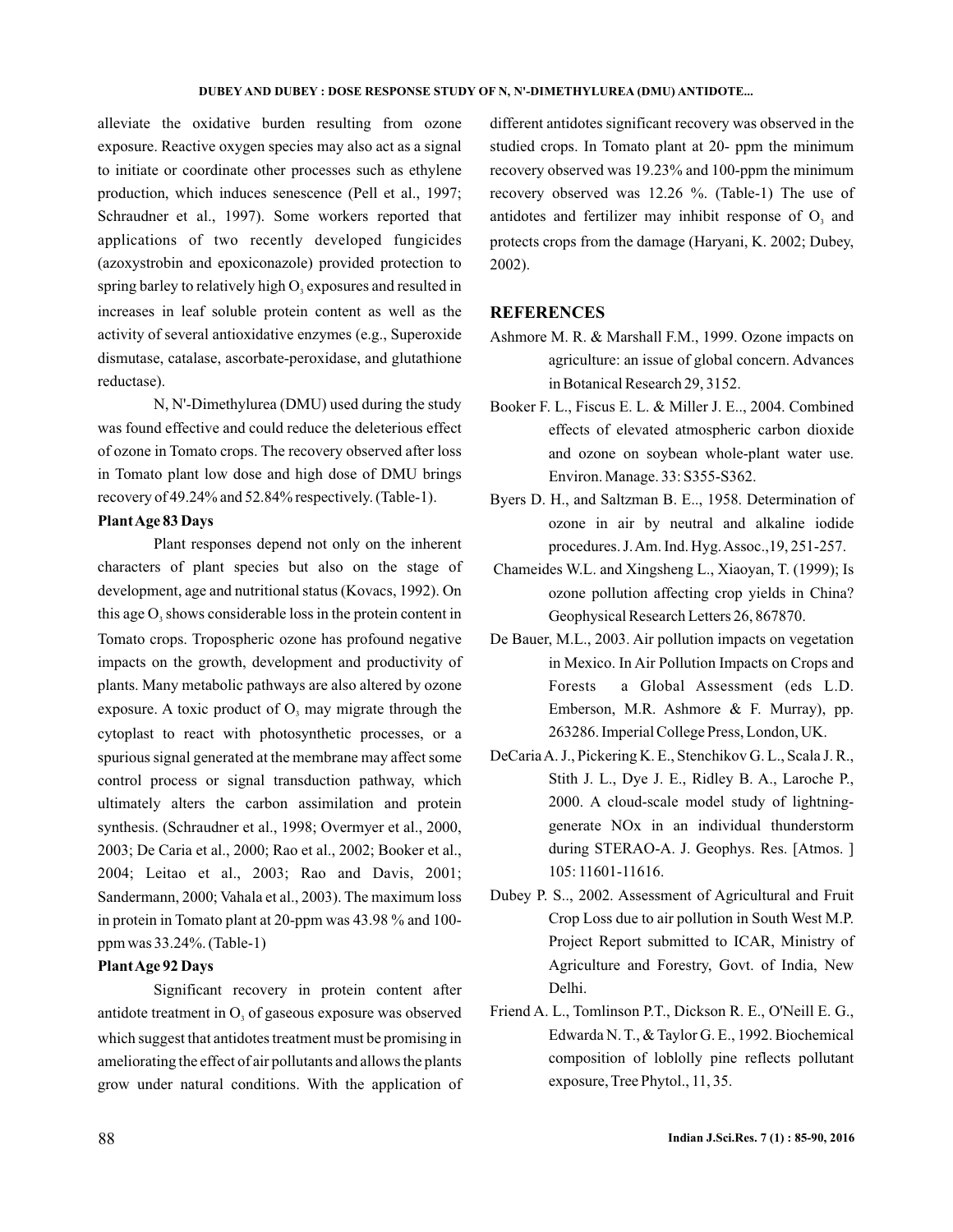- Hassan I. A., Ashmore M. R., and Bell J. N. B., 1995. Effect of ozone on radish and turnip under Egyptian field conditions. Environmental Pollution 89, 107-114.
- Heath R. L., Taylor G. E., Jr., 1997); Physiological processes and plant responses to ozone exposure. In: Sandermann, H.; Wellburn, A. R.; Heath, R. L., eds. Forest Decline and Ozone: a comparison of controlled chamber and field experiments. a comparison of controlled chamber and field experiments. New York, NY: Springer-Verlag; pp. 317-368.
- Haryani K., 2002. Evaluation of responses of certain crops against air pollutant in field and laboratory conditions. Ph. D. Thesis, Vikram university, Ujjain (M.P.) India.
- Junqua M., Biolley J. P., Pie S. Kanoun M., Duran R. & Goulas P., 2000. In vivo occurrence of carbonyl residues in residues in *Phaseolus vulgaris* proteins as a direct consequence of a chronic ozone stress, Plant physiology and Biochemistry, 38, 853-861.
- Kovacs M.,1992. Herbaceous flowering plants. In: Biological indicators in environmental protection. (eds. Kovacs, M.) Ellis Horewood, NewYork.
- Leitao L., Goulas P. & Biolley J. P., 2003. Time-course of Rubisco oxidation in beans ( *Phaseolus vulgaris* L) subjected to a long-term ozone stress. Plant Sci. 165: 613-620.
- Lowry O. H., Rosebrough N. J., FarrA. C. and Randali R. J., 1951. Protein measurement with the folin phenol reagent. J. Biol. Chem., 193, 265-275.
- Mudd J. B., Dawson P. J. & Santrock J., 1997a. Ozone does not react with human erythrocyte embrane lipids. Arch. Biochem. Biophys, 341: 251-258.
- Mudd J. B., Dawson P. J., Tseng S. &Liu F. P., 1997b. Reaction of ozone with protein tryptophans: and III, serum albumin, and cytochrome C. Arch. Biochem. Biophys. 338: 143-149.
- Overmyer K., Brosche M. & Kangasjarvi J., 2003. Reactive oxygen species and hormonal control of cell death. Trends Plant Sci. **8**: 335-342.
- Overmyer K., Tuominen H., Kettunen R., Betz C., Langebartels C., Sandermann, H., Jr. & Kangasjarvi J., 2000. Ozone-sensitive Arabidopsis rcd1 mutant reveals opposite roles for ethylene and jasmonate signaling pathways in regulating superoxide-dependent cell death. Plant Cell 12: 1849-1862..
- Pell E. J., Schlagnhaufer C. D. & Arteca R. N.., 1997. Ozone-induced oxidative stress: mechanisms of action and reaction. Physiol. Plant. 100: 264-273.
- Rao M. V. & Davis K. R., 2001. The physiology of ozone induced cell death. Planta, 213: 682-690.
- Rao M. V., Lee H. I. & Davis K. R., 2002. Ozone-induced ethylene production is dependent on salicylic acid, and both salicylic acid and ethylene act in concert to regulate ozone-induced cell death. Plant J., **32**: 447-456.
- Schraudner M., Moeder W., Wiese C., Van Camp W., Inze D., Langebartels C. & Sandermann H. Jr., 1998. Ozone-induced oxidative burst in the ozone biomonitor plant, tobacco Bel W3. Plant J., :235245.. **16**
- Schraudner M., Langebartels C. & Sandermann H., 1997. Changes in the biochemical status of plant cells induced by the environmental pollutant ozone. Physiol. Plant. 100: 274-280.
- Sandermann H., Jr., 2000. Ozone/biotic disease interactions: molecular biomarkers as a new experimental tool. Environ. Pollut. 108: 327-332.
- Vahala J., Ruonala R., Keinanen M., Tuominen H. & Kangasjarvi J., 2003. Ethylene insensitivity modulates ozone-induced cell death in birch. Plant Physiol. **132**: 185-195.
- Wahid A., Milne E., Shamsi S.R.A., Ashmore M. R. & Marshall F. M., 2001. Effects of oxidants on soybean growth and yield in the Pakistan Punjab. Environmental Pollution, 113: 271-280.
- Wellburn A., 1994. Air pollution and climate change: the biological impact. Harlow, Essex, United Kingdom: Longman Scientific & Technical, 268.